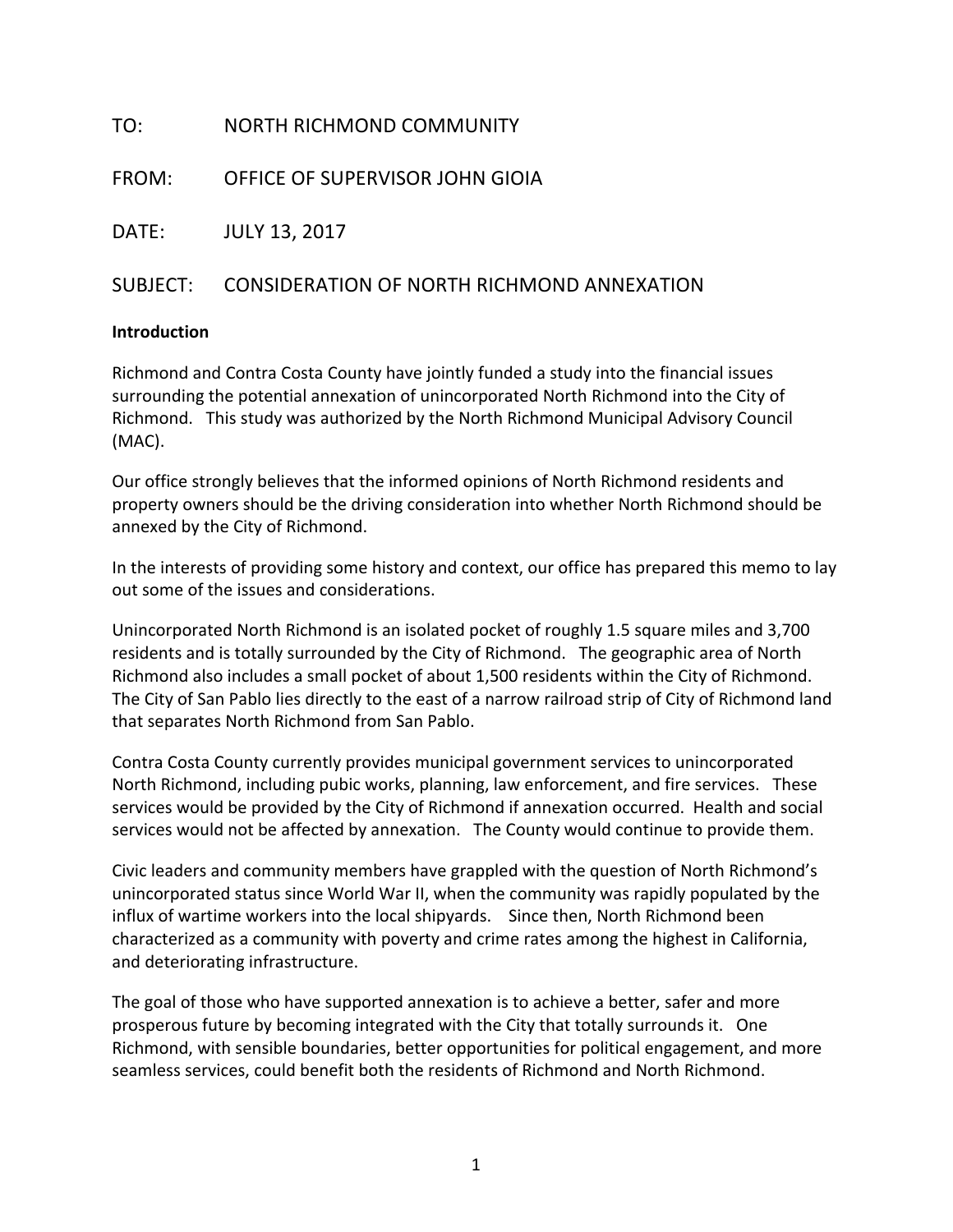#### Three key issues related to the issue of annexation are the following:

1. **Public Safety Contiguity:** Because the area is unincorporated, policing has been the responsibility of the County Sheriff. While the Sheriff and the Richmond Police Department strive to coordinate their efforts, that coordination is sometimes challenging and less than ideal. Many law enforcement experts will say that one police agency patrolling a particular defined isolated community can be more effective than two agencies with jurisdictional boundary limits.

Under annexation, Richmond Police Department's full range of services -- intervention, prevention, Office of Neighborhood Safety, Police Activities, detectives bureau, etc. would be focused on both the existing city area of North Richmond and the unincorporated area.

A 2014 story in the San Jose Mercury news revealed that few homicides are solved in North Richmond, which is policed by the county Sheriff's Office. The clearance rate in the City of Richmond is much better.

"Crime, particularly gang violence, travels across the city/county line. This jurisdictional division divides not just public resources, but also data; since some murders are outside the city area, they are only listed as part of greater Richmond, even though they occurred in North Richmond. While North Richmond has an extremely high homicide rate already, it's possible that if the data was tracked for the area specifically, it would be easier to advocate for more resources. $"^{1}$ 

If additional law enforcement resources are needed at any given time in North Richmond, Richmond's additional police resources are closer than those that are available from Sheriff's Office, given geographical distance.

2. **Enhanced Political Representation/Engagement**: Closer and more direct political representation and municipal service hubs are available through the City of Richmond. Today, North Richmond represents approximately one-third of one percent of the population of Contra Costa County, and about 3% of the population of the City of Richmond.

Under an annexation, the community's primary government service hub and city council meetings would be a few miles away at Richmond City Hall, rather than nearly 20 miles away in Martinez. Richmond City Hall is conveniently available by public transit from North Richmond. Martinez is difficult to get to by public transit. The opportunities for

 

 $<sup>1</sup>$  Dr. Malo Hutson, 2011</sup>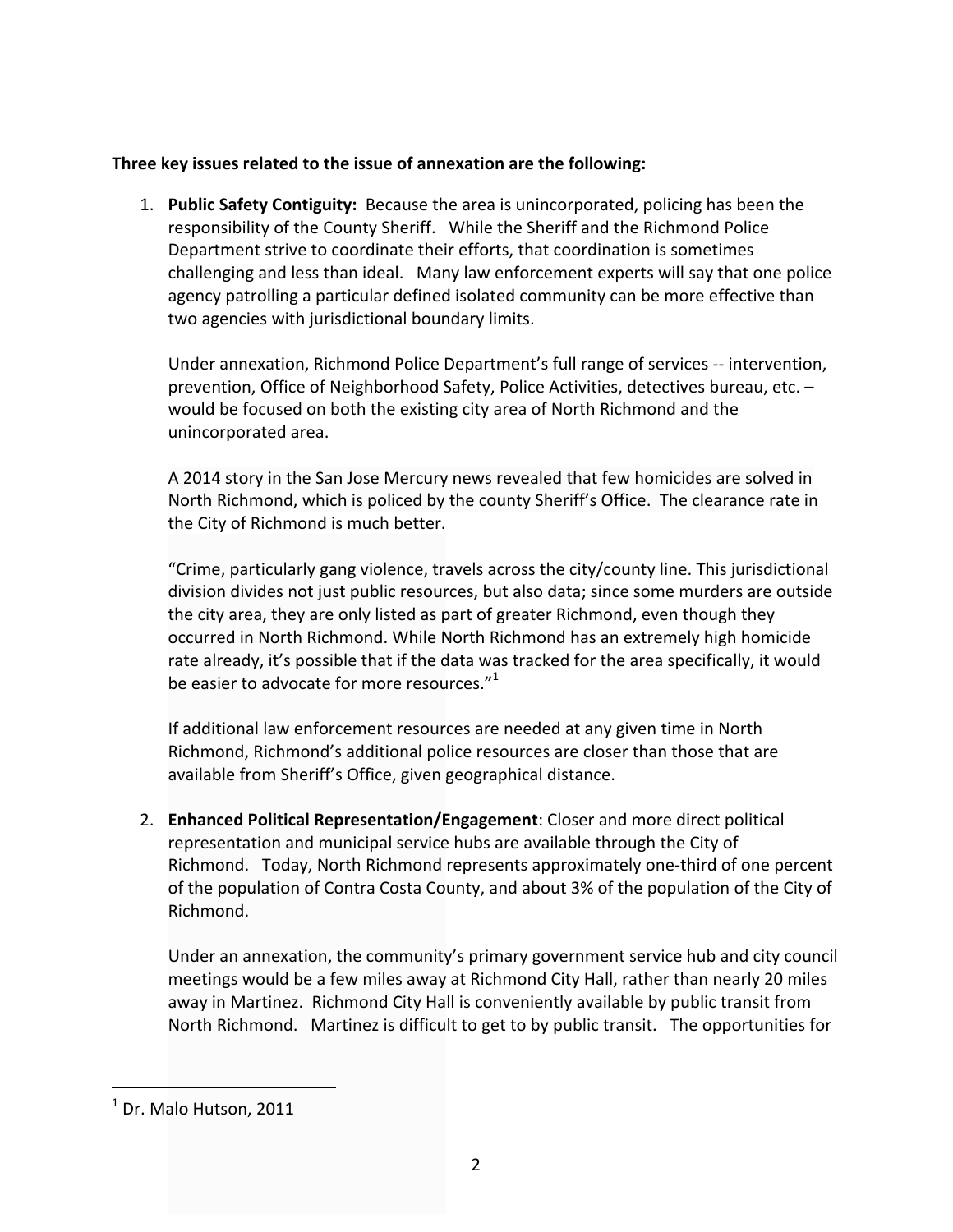political engagement and resource lobbying are much more convenient for the community if it were part of Richmond.

3. **Improved Coordination with City services and Planning:** For many North Richmond residents it is unclear who is responsible for particular services. Additionally, how services are coordinated across city and county bureaucracies remains an ongoing issue. What is clear is that without power and accountability, it is hard for a community to change the structures that shape their lives. $2^2$ 

"From a general principle, you know you get more effective delivery of municipal services when you don't have the isolated pockets of unincorporated areas." $3$ 

"Research indicates that unincorporated urban areas face one or both of two main challenges: a lack of basic infrastructure and services like wastewater treatment and streetlights and/or an overconcentration of undesirable land uses like freeways and municipal utility plants. To date, identified neighborhoods have been predominantly Latino and African-American, often with a history of settlement under de jure and de facto segregation. Lying just beyond city boundaries, such neighborhoods remain unincorporated and dependent on county government. One cause for unincorporated urban areas may be municipal under bounding: annexation policies and practices in which cities grow around or away from low-income minority communities, thus excluding them from voting rights in city elections and, in many cases, municipal services."<sup>4</sup>

### **Tax Impacts Upon Property Owners and Residents**

While there are potential benefits for North Richmond's annexation into Richmond, there are concerns as well, foremost among them the potential tax impacts on residents and property owners in North Richmond – property tax, utility tax, sales tax, real estate transfer tax.

Richmond's sales tax rate is 1% higher than the County's rate. Sales tax impacts will be minimal since there is little retail in North Richmond and most residents shop for their taxable goods outside the neighborhood.

The major concern is increased property taxes. Richmond has a 14% property tax override which means that for every \$100,000 of assessed valuation, property owners will pay \$140 more in property taxes annually. According to a recent study, only about 27% of the households in North Richmond are owner-occupied, and two-thirds of the housing stock was constructed before 1969<sup>5</sup>. Of these, the vast majority have assessed valuations of \$250,000 or

 

 $<sup>2</sup>$  Dr. Malo Hutson, 2011</sup>

 $3$  Supervisor John Gioia, quoted in East Bay Times, March 30, 2016

 $4$  Mapped Out of Local Democracy, Stanford Law Review, 2009

 $5$  ESRI Study, 2008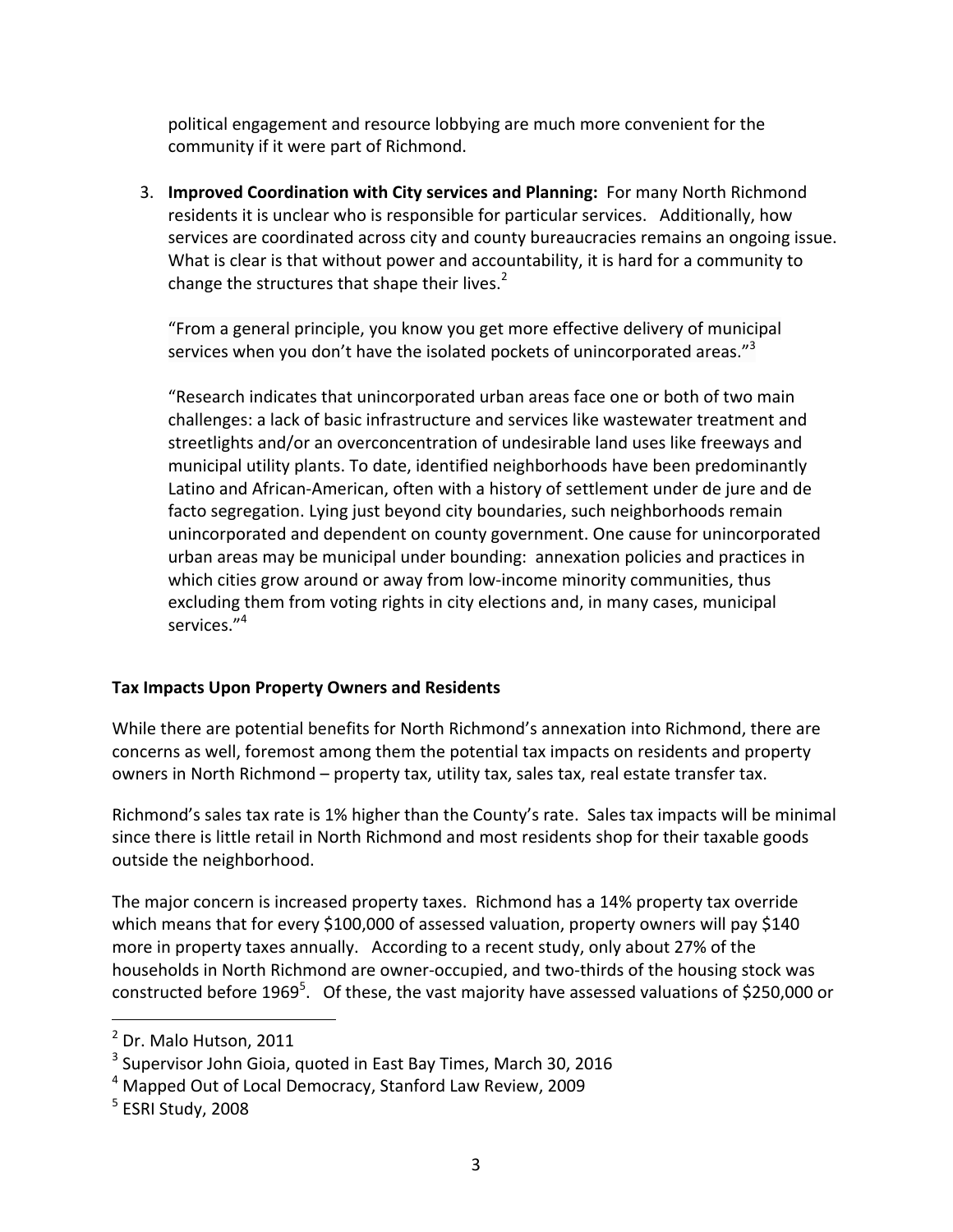less. 

Given that a majority of North Richmond residents are renters, not property owners, they would receive a benefit under Richmond's Rent Control Ordinance if annexed by the City. No rent control ordinance exists in unincorporated North Richmond today.

Residents in the City of Richmond pay a monthly utility users tax. Residents of County unincorporated areas do not pay a utility users tax. Annexation would result in North Richmond residents being subject to this new tax.

The real estate transfer tax rate in the City of Richmond is higher than the rate for county unincorporated areas. Therefore, upon the sale of real property, there would be a higher transfer tax payable at escrow if North Richmond were annexed into Richmond. Typically, a buyer and seller negotiate who pays this tax or how this tax burden is shared.

North Richmond residents and property owners will be the judge in determining whether these increased taxes are a reasonable investment to support more convenient and potentially better city services.

# **History of Annexation Efforts**

 

In the past when discussions about annexation have occurred, the industrial and business property owners have fought annexation efforts. These property owners were mostly not residents of North Richmond. Their opposition was generally based on the higher taxes that would be paid after annexation.

Former Richmond Mayor George Livingston and others fought several times in the 1970s and 1980s to annex North Richmond. Their efforts were not successful.

"We were up against a lot of money and a lot of lobbying, and ultimately we couldn't get the support to annex," Livingston said. "It's a shame because the people out there have never got the services they deserve." $6$ 

Former Richmond City Councilman Nat Bates, who like Livingston had ascended to power in the 1960s and 1970s, was a part of the process and remembers it similarly. "The big property owners didn't live out there, and they didn't want to pay the city property taxes, so they got together and did what they could to make sure the residents didn't vote for annexation," Bates said.<sup>7</sup>

Former Richmond City Councilman Jim McMillan has his own recollection. Sitting on the council in the 1970s and 1980s, McMillan took a keen interest in annexing North Richmond. "I tried to push annexation twice in the early 1980s," McMillan said. "It was all about taxes. The business

 $6$  A Life: Former Richmond Mayor George Livingston, RichmondConfidential.org, 2012

 $^7$  Part 8: North Richmond, Where the City's Boundaries End, RichmondConfidential.org, 2011